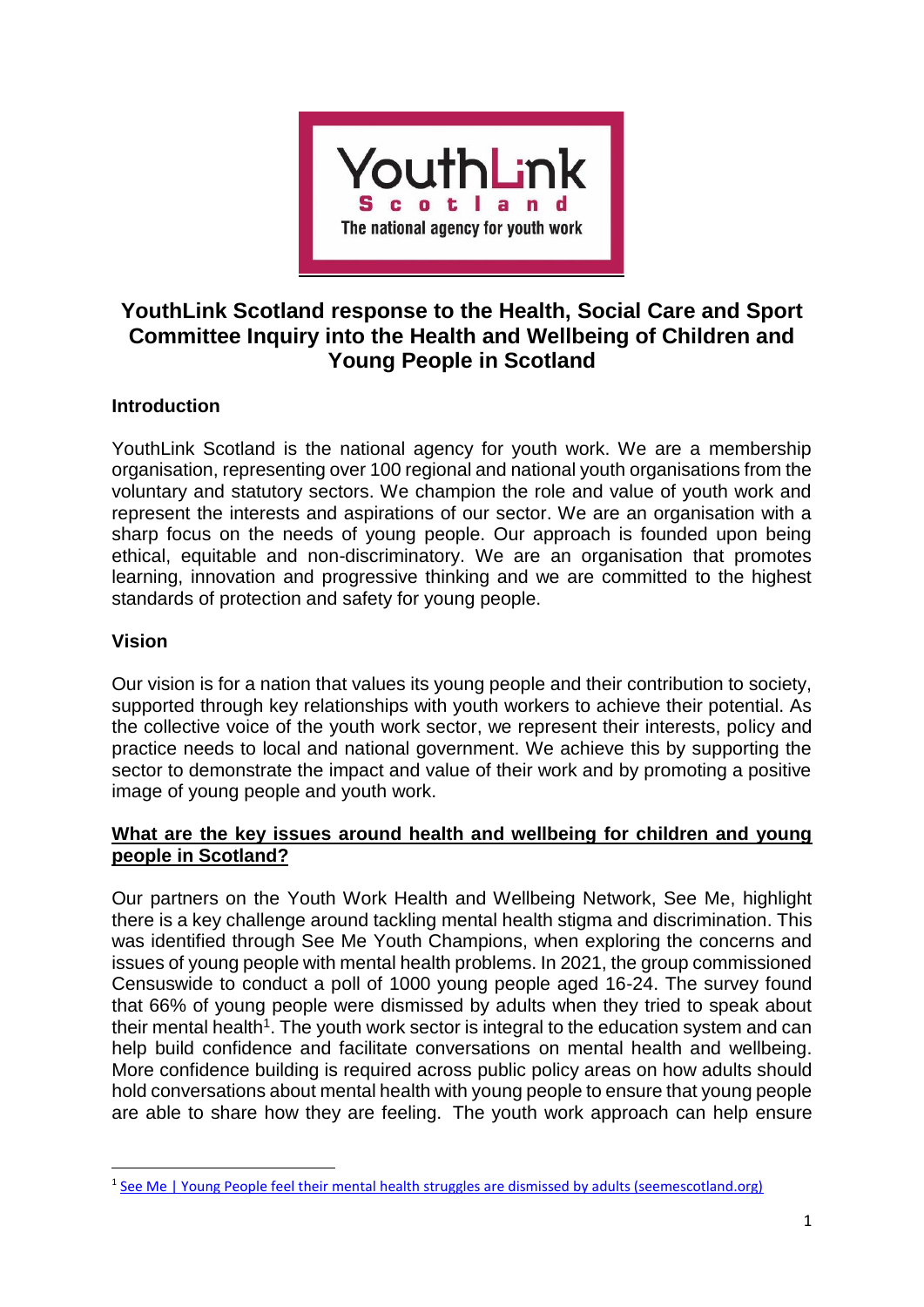young people are in a better position to co-produce and design the opportunities and solutions to tackling mental health stigma and discrimination in the future.

In terms of the key role of education more broadly, the latest demographic breakdown of Lockdown Lowdown responses indicates that young people in areas of higher deprivation are at a higher risk of their education being impacted negatively, compounded by the fact they are less likely to attend or have access to youth groups. This is impacting negatively on their health and wellbeing<sup>2</sup>. Inequitable access to education remains a concern for young people and is of significant disquiet to youth work leaders<sup>3</sup>. The initial phase three report<sup>4</sup>, highlighted that only 25% of young people in the most deprived areas attended, or had access to youth work activities, compared to 40% in more affluent areas. The survey also found that young people in the most deprived areas were the least likely to attend in person. However, young people regardless of where they are from noted how they felt good about their mental and physical health as a result of attending youth work groups<sup>5</sup>. In response to Scottish Government's Education Recovery: Key Actions and Next Steps, YouthLink Scotland has made key recommendations to ensure youth work is recognised and is funded as an integral and on-going part of education recovery for Scotland's young people<sup>6</sup>. This is mirrored by our response to the recent education reform consultation on behalf of Professor Ken Muir, University of the West of Scotland and independent advisor to Scottish Government. The response calls for significant reform of the Curriculum for Excellence (CfE)<sup>7</sup>.

#### **What are the current challenges with improving health and wellbeing of children and young people over the next 5 years?**

## **Poverty and inequality**

1

A significant challenge is rising poverty and unequal access to opportunities to participate in activities that improve health and wellbeing. As one example, during the equalities consultation on the priority themes emerging in the upcoming National Youth Work Strategy (NYWS) (2021-26), YMCA, referred explicitly to cost as a barrier to participating in sport activities for young people in their communities. In the midst of a global pandemic, it is groups of young people from across the protected characteristics, including those experiencing multiple forms of inequality who are disproportionately impacted by the wellbeing crisis. National Lockdown measures have exacerbated these issues for disadvantages communities, including, but not exclusively relating to, people with disabilities, BAME groups, people experiencing

<sup>&</sup>lt;sup>2</sup> [Latest demographic breakdown indicates learning loss risk for young people in deprived areas](https://www.youthlinkscotland.org/news/november-2021/lockdown-lowdown-3-demographic/) [\(youthlinkscotland.org\)](https://www.youthlinkscotland.org/news/november-2021/lockdown-lowdown-3-demographic/)

<sup>&</sup>lt;sup>3</sup> [sector-warning-release-may-2020.pdf \(youthlinkscotland.org\)](https://www.youthlinkscotland.org/media/4529/sector-warning-release-may-2020.pdf)

<sup>4</sup> <https://www.youthlinkscotland.org/media/6438/july2021-lockdownlowdown-v3-survey-report.pdf> 5 Ibid

<sup>6</sup> [YouthLink Scotland calls for prominent role for youth work in Scotland's Education Recovery Action Plan](https://www.youthlinkscotland.org/news/november-2021/youthlink-scotland-calls-for-prominent-role-for-youth-work-in-scotlands-education-recovery-action-plan/)

<sup>7</sup> [YouthLink Scotland | Education reform consultation on behalf of Professor Ken Muir, University of the West](https://www.youthlinkscotland.org/news/november-2021/education-reform-consultation-on-behalf-of-professor-ken-muir-university-of-the-west-of-scotland-and-independent-advisor-to-the-scottish-government/)  [of Scotland and Independent Advisor to the Scottish Government](https://www.youthlinkscotland.org/news/november-2021/education-reform-consultation-on-behalf-of-professor-ken-muir-university-of-the-west-of-scotland-and-independent-advisor-to-the-scottish-government/)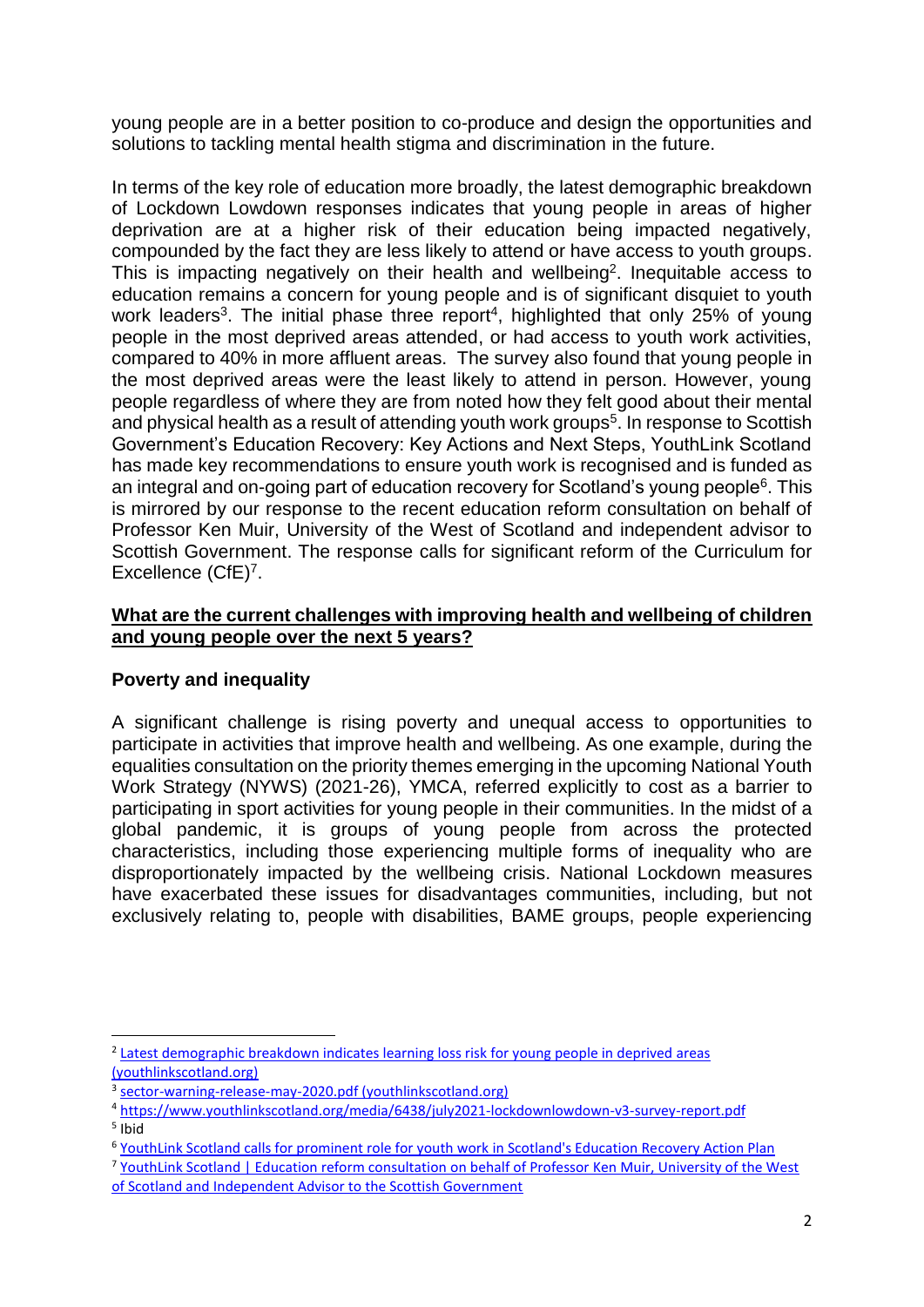homelessness, those affected by violence, those in the youth justice system and frontline health and care staff<sup>89</sup>.

## **Employability**

Another significant impact of the coronavirus pandemic has been on the employment prospects of young people. In particular, the future of youth employment. There is ongoing uncertainty, which is having a detrimental impact on the health and wellbeing of young people<sup>10</sup>. This is backed up by the findings in the Lockdown Lowdown reports, illustrating the link between poor mental health and young people's concerns about the future prospects<sup>11</sup>.

### **What offers the best opportunity for improving the health and wellbeing of children and young people over the next 5 years?**

## **Key relationships**

Youth workers build key relationships with young people to support improvements in their health and wellbeing. Youth workers (paid and unpaid) are confident in their understanding of an individual's physical and mental development to enable them to do this effectively. As examples, 347 significant change stories were collected from young people through four studies<sup>12</sup>, examining the impact of universal youth work. This research illustrated that youth clubs are places that reduce isolation, create a sense of belonging and provide new experiences and opportunities for informal learning. Young people also recognised and articulated the importance of having a trusted adult and a safe space created by youth workers with whom they often form long-term relationships. In many cases, this relationship continues well into young adulthood. These key relationships helped young people to feel valued and supported, leading to improvements in their mental health and wellbeing<sup>13</sup>.

#### **Youth work and prevention**

Youth work meets young people's health and wellbeing needs through early intervention, preventing future ill-health. In turn, reducing the need for crisis interventions and improving health outcomes. As such, youth work has a clear role to support the health and wellbeing of young people and should be built in to education services - ensuring a holistic approach to young people's wellbeing. We know this helps reduce the impact of health inequalities through the strong and equitable relationships youth workers establish with young people. This means young people

 $\overline{a}$ 

<sup>8</sup> Harkins C. Supporting community recovery and resilience in response to the COVID-19 pandemic-a rapid review of evidence [Internet]. Glasgow; 2020. Available

from: <https://www.gcph.co.uk/assets/0000/7854/> COVID19\_Comm\_Recovery\_FINAL.pdf

<sup>9</sup> Nolan D. ' Spend time with me ': Children and young people ' s experiences of COVID-19 and the justice system. 2020.

<sup>10</sup> <https://www.resolutionfoundation.org/publications/double-trouble/>

<sup>&</sup>lt;sup>11</sup> Youth Link Scotland. Lockdown Lowdown: survey reveals 96% of young people fear for future due to COVID-19 [Internet]. 2020 [cited 2020 Jun 15]. Available from: <https://www.youthlinkscotland.org/news/> april-2020/survey-reveals-96-of-young-people-fear-for-future-due-to-covid-19/

<sup>12</sup> <https://www.youthlinkscotland.org/policy-research/research/the-impact-of-universal-youth-work/>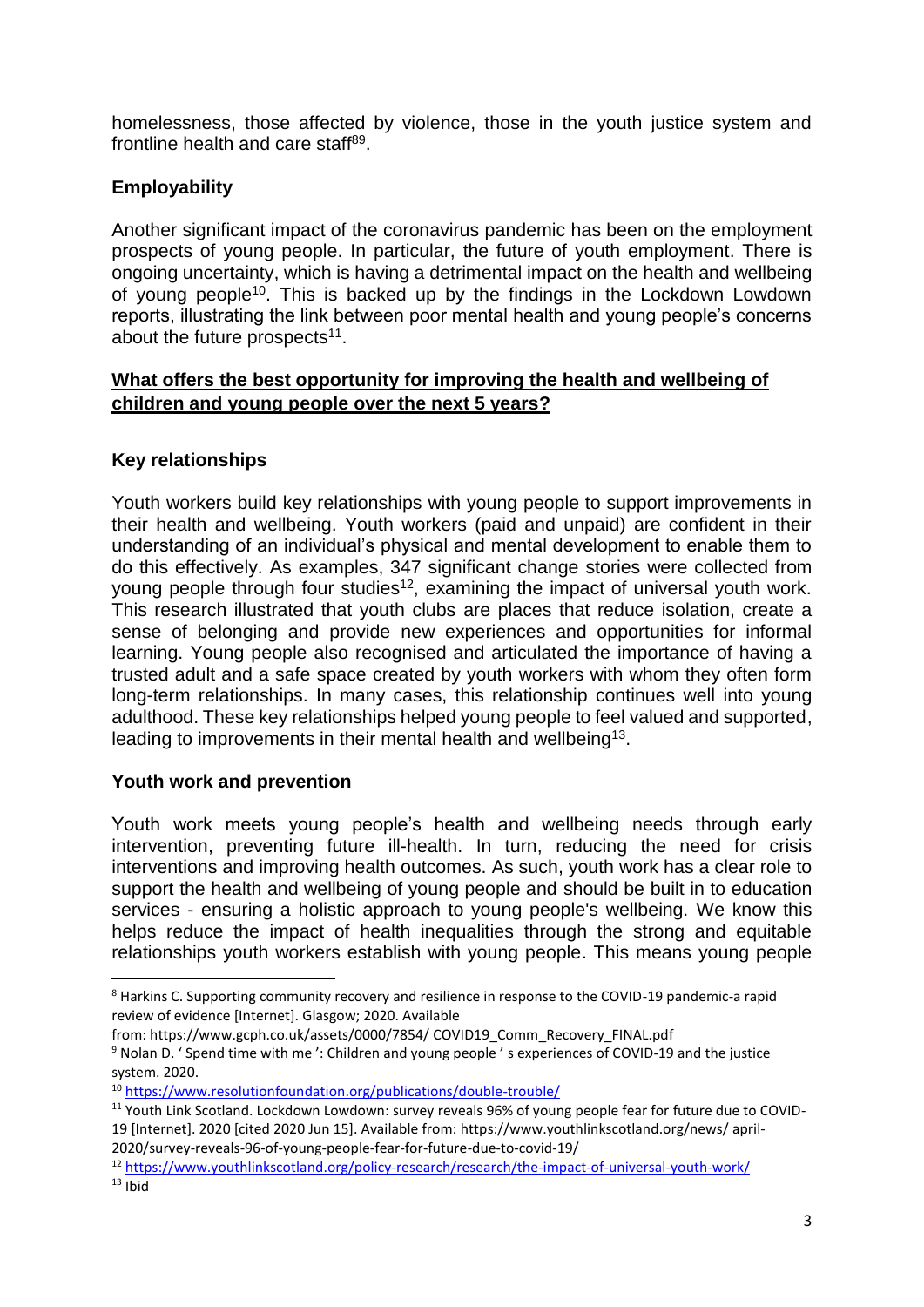have increased control over their lives. Their needs are met through a youth work approach that is relational, reducing the negative impact of risk-taking behaviours and improving physical and mental wellbeing in the immediate and longer term.

#### **Training and support for youth work practitioners**

What would make the youth work approach even stronger in this space is a National Training offer that is free, accessible and accredited for all across the sector, accrediting youth workers to a certain standard of knowledge. As part of the upskilling and on-going knowledge building process, we need to re-state where local and national specialist services and referral mechanisms are currently in operation. This should include recognition of youth work as a valuable early intervention support industry. Investment in the youth work sector will assist in bringing the voices of young people to the heart of policy decision making, which is in keeping with the principles of the United Nations Convention on the Rights of the Child (UNCRC)<sup>14</sup>.

#### **Tackling social isolation and loneliness and the role of the youth work sector**

Youth work enables community connectivity, promotes inter-generational working in communities and reduces social isolation. Tackling social isolation is a key policy area of action for Scottish Government. The evidence is that youth workers have a lasting impact on the mental health and wellbeing of young people in Scotland<sup>15</sup>. Investing in youth work infrastructure should therefore be seen as having the most positive impact on improving the mental health and wellbeing of young people in Scotland over the next five years. Moreover, loneliness is a negative consequence of lockdown, impacting on the mental health and wellbeing of children and young people<sup>16</sup>. Evidence suggests that despite us all being in the coronavirus pandemic, the proportion of adults experiencing loneliness is highest between ages 18-24<sup>17</sup>, leading to the casual use of the term "*lockdown loneliness*" 18 . The loss of peer group support has had a detrimental impact on mental health and wellbeing<sup>19</sup>.

At YouthLink Scotland's recent (03/12/21) meeting of the Youth Work Health and Wellbeing Network, improving peer support was highlighted by members as a strategic imperative to assist young people in the months and years to come. Further, the Impact of LGBT Youth Scotland's Digital Youth Work on Young People during Lockdown report<sup>20</sup>, underlined the impact that digital youth work had in reducing isolation and improving wellbeing during a time of crisis. This was because youth work provided a safe and inclusive digital space with group, peer, individual support. Peer support can provide organisations with the opportunity to develop strengths based and empowering approaches that put people young people in positions of leadership. This

1

<sup>&</sup>lt;sup>14</sup> [Four principles of the Convention on the Rights of the Child | UNICEF](https://www.unicef.org/armenia/en/stories/four-principles-convention-rights-child#:~:text=One%20general%20principle%20as%20identified%20by%20the%20committee,and%20should%20never%20be%20subjected%20to%20any%20discrimination.)

<sup>15</sup> [Youth Work Changes Lives | Mental Health Foundation](https://www.mentalhealth.org.uk/blog/youth-work-changes-lives)

<sup>&</sup>lt;sup>16</sup> Impacts of lockdown on the mental health of children and young people | Mental Health Foundation

<sup>&</sup>lt;sup>17</sup> Orben A, Tomova L, Blakemore S-J. The effects of social deprivation on adolescent social development and mental health. Preprint [Internet]. 2020;4642(20):1–7. Available from: <https://psyarxiv.com/7afmd/>  $18$  Ibid

<sup>19</sup> Loades M, Chatburn E, Higson-Sweeney N, Reynolds S, Shafran R, Brigden A, et al. Rapid Systematic Review: The Impact of Social Isolation and Loneliness on the Mental Health of Children and Adolescents in the Context of COVID-19. J Am Acad Child Adolesc Psychiatry. 2020;

<sup>20</sup> https://www.youthlinkscotland.org/media/5686/lgbt-ys-digital-yw-research-report.pdf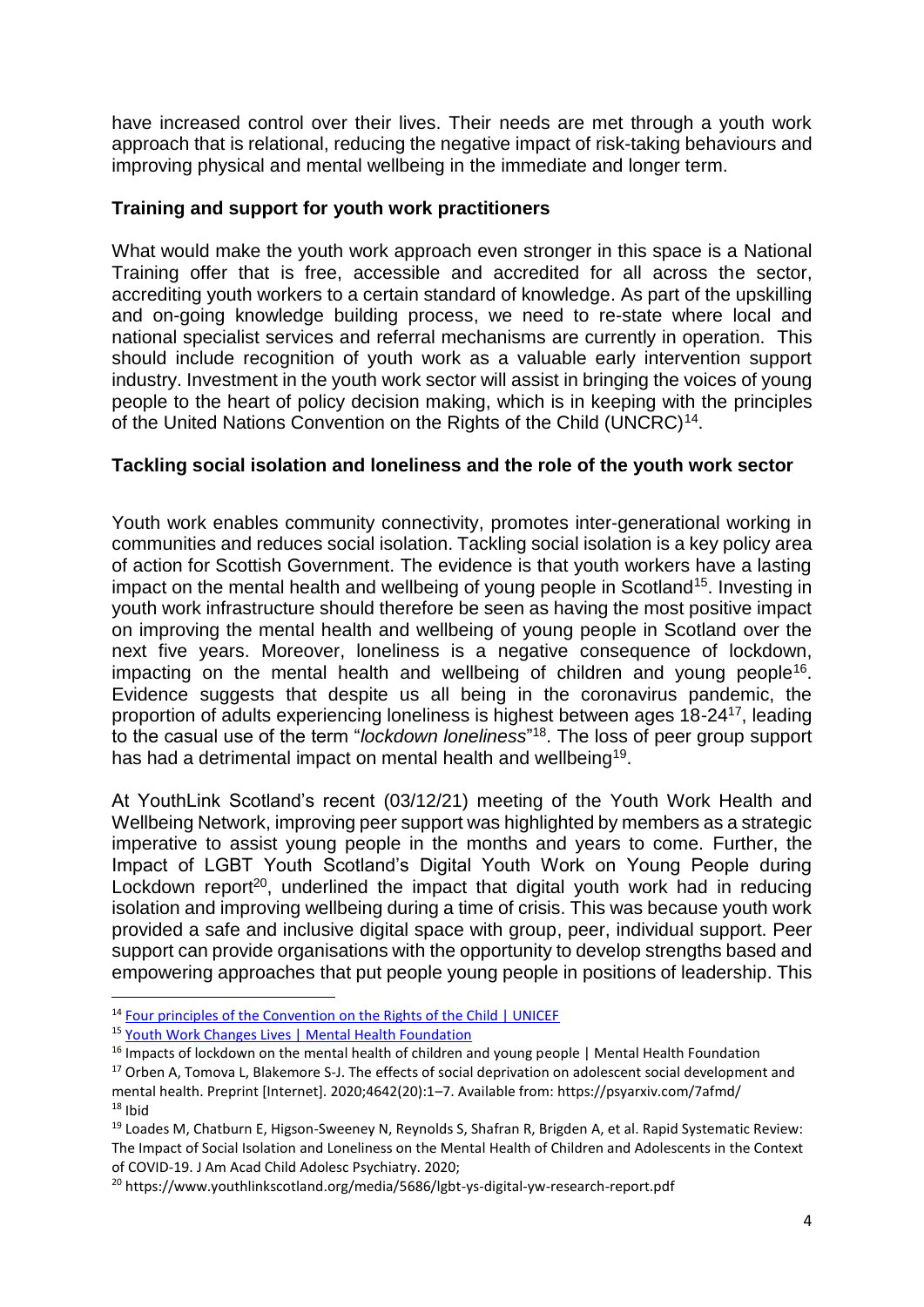develops skills and confidence and addresses social isolation and stigma in mental health by bringing people together and emphasising the value of their experiences $21$ . Therefore, investing in online and face-to-face peer support initiatives (utilising the support available from youth workers) and tackling loneliness and isolation must remain public policy priorities over the next five years.

One of the key themes in the upcoming National Youth Work Strategy (2021-2026) is health and wellbeing. There is an opportunity to address the wellbeing of young people through linked actions within the implementation elements of the strategy over the next five years. This should align across significant public policy areas of focus - including, but not limited to, the Scottish Government strategy on tackling social isolation and measures taken to tackle poverty and inequality $^{22}$ .

#### **Youth work, physical activity and sport**

YouthLink Scotland promotes activities, helping children to develop and learn core skills including critical thinking, reading, learning, reasoning and problem solving. We believe young people can achieve these skills through sport (where youth workers ensure activities are inclusive and fun), contributing to the overall confidence and wellbeing of those young people involved.

We are pleased to support Scottish Sports Association (SSA) as part of this response. Scotland's youth work networks span the length and breadth of Scotland, encapsulating thousands of volunteers and paid workers, benefiting young people's physical and mental health. This includes direct engagement between youth workers and young sports people up to and including elite level competitors. It should be noted in the context of priorities for the next five years that maintaining and recruiting of youth work volunteers has been precarious during the coronavirus pandemic. The future of many individuals and sport clubs rely heavily on the youth work volunteer network. As such, a commitment to supporting volunteer pathways and volunteer retention should be considered a priority - as part of nationwide investment in youth work infrastructure.

We know that frequent participation in sport and physical activity at a young age encourages positive cognitive development and impacts positively on educational attainment. It encourages the enhancement of brain function through increasing blood flow to the brain, as well as bringing about psychological wellbeing for participants. The role of youth work is particularly notable in after school settings/clubs, linking with other sectors, such as play, social work and structured arts and sports clubs. The social return for spending in youth work is clear. Therefore, we would encourage the committee inquiry to seriously consider the preventative spend potential on youth work as a real opportunity to bring about the best long-term results for a young person's physical and mental health.

**.** 

<sup>21</sup> <https://www.scottishrecovery.net/peer-support/>

<sup>&</sup>lt;sup>22</sup> A Connected Scotland: our strategy for tackling social isolation and loneliness and building stronger social connections - [gov.scot \(www.gov.scot\)](https://www.gov.scot/publications/connected-scotland-strategy-tackling-social-isolation-loneliness-building-stronger-social-connections/)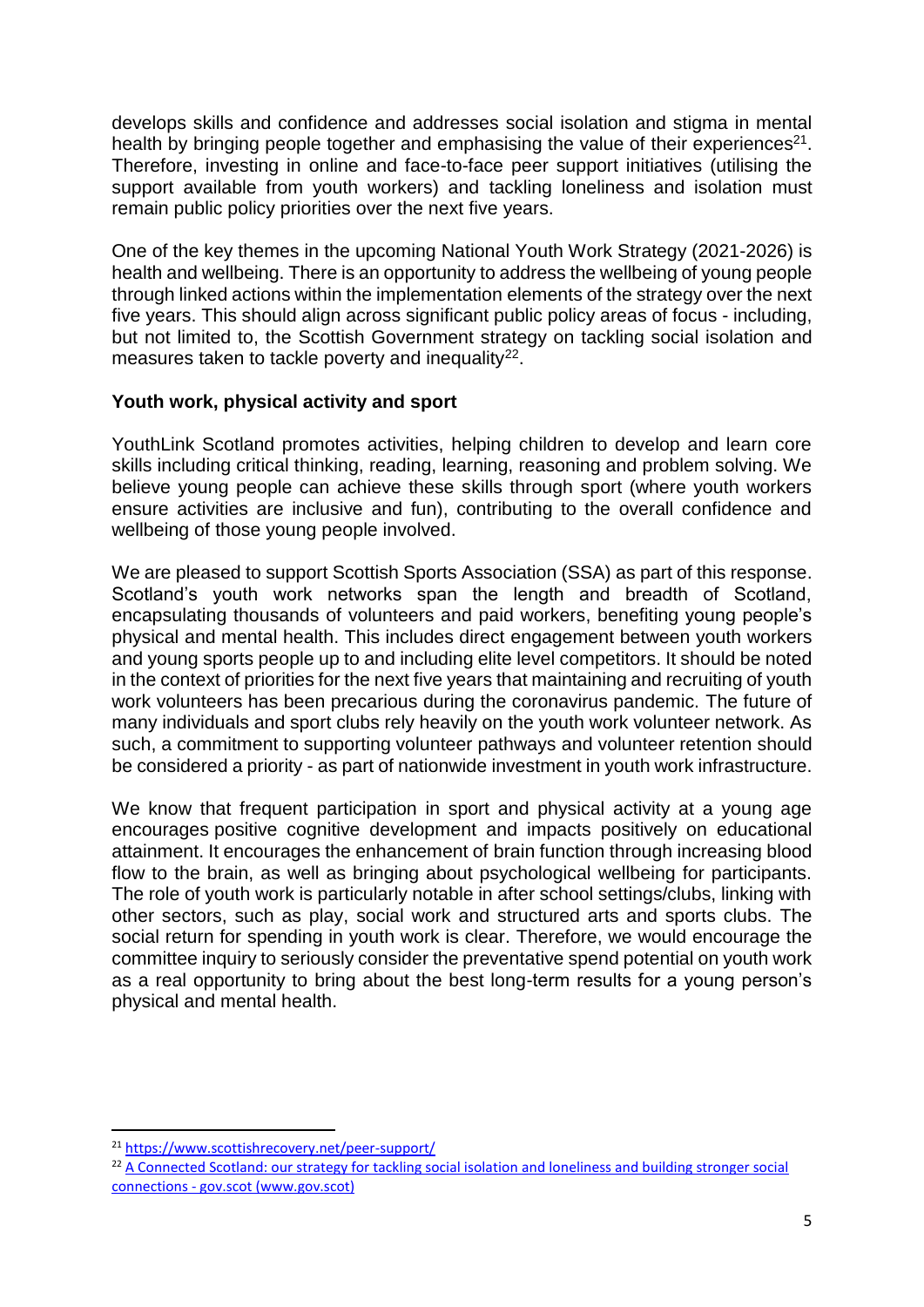## **Local community response**

Research has shown there is incredible value in a community response to COVID19 recovery<sup>23</sup>, particularly for the most vulnerable<sup>24</sup>. Youth work plays crucial role in bringing communities together. Youth workers are uniquely positioned to endorse and enhance community-based support to improve the mental health and wellbeing of young people. Any policy response should therefore, include a focus on working alongside communities to identify and tailor responses, considering issues at a local level.

#### **Why youth workers and organisations need leadership from political parties**

YouthLink Scotland's own member survey from summer 2019 also showed a looming funding crisis in the sector with 70% of youth workers who responded stating their budgets had decreased in the last three years, with 50% saying they had experienced severe cuts to funding<sup>25</sup>. Unison's report "Youth Services at Breaking Point" showed £11,147,600 cut in local authority youth service spending in Scotland in 2016-19<sup>26</sup>. The report highlighted the continued trend of youth work cuts across Scotland's local authorities. Reducing youth work budgets results in increased pressure on statutory services like social care, mental health services, social work, the NHS, the police, the criminal justice system and education. We need to reverse this trend, by investing in youth work now.

#### **How does addressing poverty lead to improved health and social care outcomes?**

In response to a welcome call from the United Nations on urgent action to tackling deepening food insecurity and poverty in the UK<sup>27</sup>, YouthLink Scotland were funded by the Scottish Government to coordinate and support a pilot programme, focused on addressing food insecurity and learning loss in the school holidays. This took place during summer 2020, targeted at young people (S1-S6) identified by trusted professionals as being at risk of poverty, food insecurity or learning loss<sup>28</sup>. The six pilot projects worked with 152 young people in the summer of 2020; exceeding the original target of supporting 20 in each area or 120 in total. Three quarters of the young people who took part in the pilot live in areas of poverty with 50% in SIMD 1, the most deprived data zones in Scotland and 27% in SIMD 229. The findings were stark. Based on selfevaluation forms completed by the young people who took part in pilot projects, it showed a range of positive impacts are evident. For example, young people felt the project had contributed to learning, relationships, confidence, engagement with school, skills and eating. Their health and wellbeing notably improved<sup>30</sup>. We believe

from: <https://www.gcph.co.uk/assets/0000/7854/> COVID19\_Comm\_Recovery\_FINAL.pdf  $24$  Ibid

1

<sup>&</sup>lt;sup>23</sup> Harkins C. Supporting community recovery and resilience in response to the COVID-19 pandemic-a rapid review of evidence [Internet]. Glasgow; 2020. Available

<sup>25</sup> [Youth sector in crisis point warning -](https://tfn.scot/news/youth-sector-in-crisis-point-warning) TFN

<sup>26</sup> [Youth-services-report-04-2019.pdf \(unison.org.uk\)](https://www.unison.org.uk/content/uploads/2019/04/Youth-services-report-04-2019.pdf)

<sup>27</sup> <https://www.gov.scot/publications/scottish-government-response-un-food-insecurity-poverty/>

<sup>&</sup>lt;sup>28</sup> [https://www.youthlinkscotland.org/media/5659/food-insecurity-report\\_proofed.pdf](https://www.youthlinkscotland.org/media/5659/food-insecurity-report_proofed.pdf)

 $29$  Ibid

 $30$  Ibid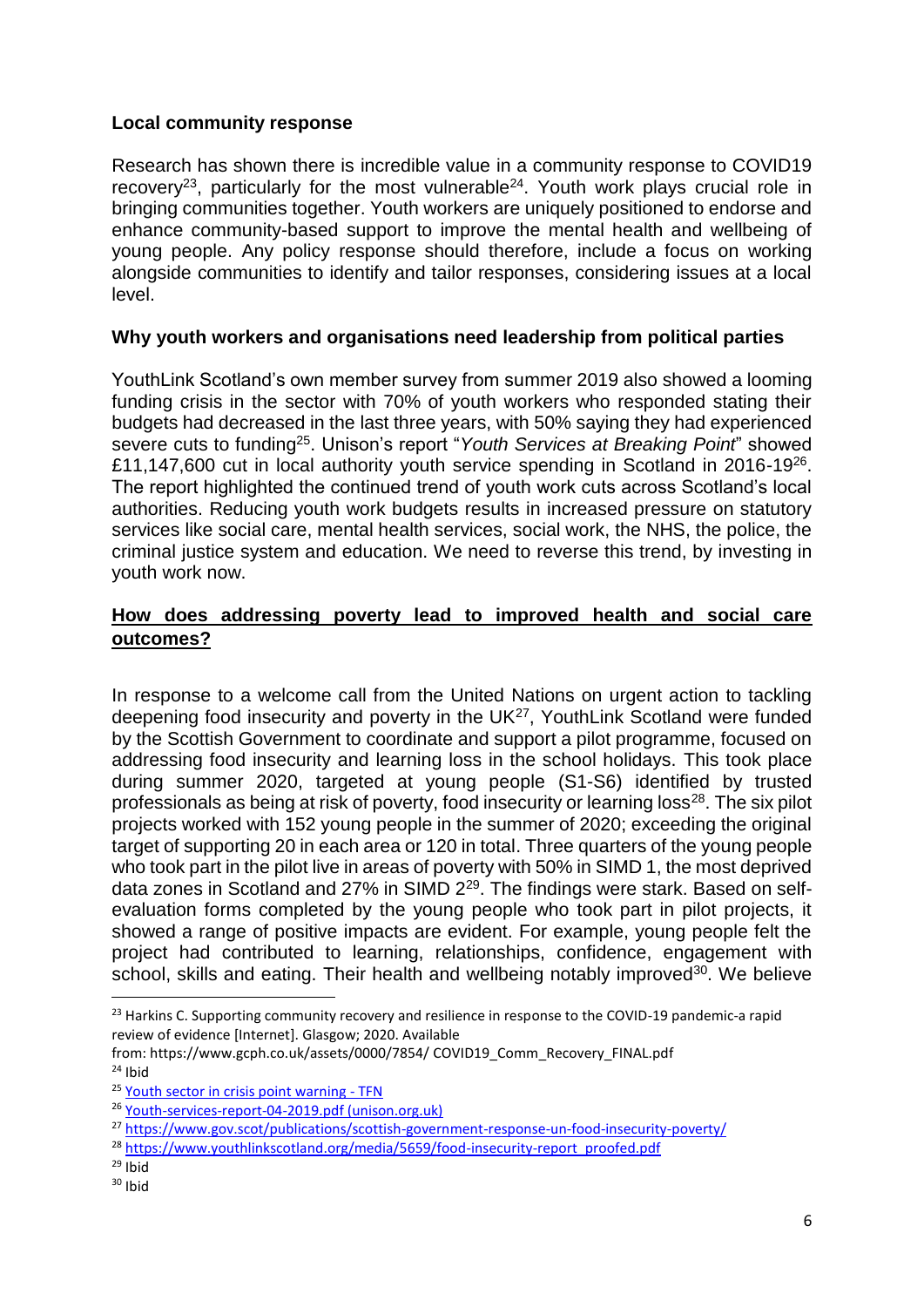we should be engaging and emboldening the youth work sector more to tackle poverty. Youth workers are uniquely positioned to meet whole families where they are and tailor support in accordance with their needs and do so in a dignified way. Support and investment in youth work should be seen as imperative to help deliver on local and national anti-poverty strategies and as a key driver in success for better mental health and wellbeing outcomes for all Scotland's young people. The actions we take now will be crucial. Young people deserve a commitment to the continuation and enhancement of the services that supported them before and during the coronavirus pandemic to maintain and enhance their wellbeing and future prospects.

To help achieve this YouthLink Scotland commends our three key policy recommendations from our 2021 Youth Work Manifesto to the committee<sup>31</sup>:

- 1. Make access to youth work opportunities a right for young people in Scotland.
- 2. Increase investment in the youth work sector at Local Authority and Scottish Government level.
- 3. Formal recognition of youth work within the strategies and polices of Local Authority and Scottish Government.

## **Learning from experience during the coronavirus pandemic**

We know partnership working had positive impacts on the ability of the system to support health and wellbeing (e.g. education/community hubs, school and youth work partnerships) when responding to the coronavirus pandemic<sup>32</sup>. The Scottish Government Equity Audit identified the negative impact of school building closures on the mental and physical health and wellbeing of children and young people  $33$ .

The Youth Work Education Recovery Fund was one of the approaches taken by Scottish Government to provide health and wellbeing support, as part of education recovery. This was positive. However, this approach should be seen as a mainstay, rather than an addition to help young people with the health and wellbeing over a sustained period of time. YouthLink Scotland's interim report on the impact of the fund, shows that youth work engages with young people who need support with their health and wellbeing and makes the links between poverty, health/wellbeing and attainment. We believe there is an opportunity for the inquiry to better recognise the range of practitioners that impact on health and wellbeing and the crucial role of youth work practitioners.

A recent report, "*Youth work: closing the poverty related attainment gap during the pandemic*" 34 , highlighted that the closure of spaces for youth work similarly impacted negatively on young people's health and wellbeing. Safe spaces for youth work provide opportunity for the development of important relationships (with

**.** 

<sup>&</sup>lt;sup>31</sup> Scotland's Youth Work Manifesto 2021 (youthlinkscotland.org)

<sup>32</sup> [https://www.gov.scot/publications/equity-audit-deepening-understanding-impact-covid-19-school-building](https://www.gov.scot/publications/equity-audit-deepening-understanding-impact-covid-19-school-building-closures-children-socio-economically-disadvantaged-backgrounds-setting-clear-areas-focus-accelerating-recovery/pages/6/)[closures-children-socio-economically-disadvantaged-backgrounds-setting-clear-areas-focus-accelerating](https://www.gov.scot/publications/equity-audit-deepening-understanding-impact-covid-19-school-building-closures-children-socio-economically-disadvantaged-backgrounds-setting-clear-areas-focus-accelerating-recovery/pages/6/)[recovery/pages/6/](https://www.gov.scot/publications/equity-audit-deepening-understanding-impact-covid-19-school-building-closures-children-socio-economically-disadvantaged-backgrounds-setting-clear-areas-focus-accelerating-recovery/pages/6/)

 $33$  Ibid

<sup>34</sup> <https://www.youthlinkscotland.org/media/6363/youth-work-during-the-pandemic-final.pdf>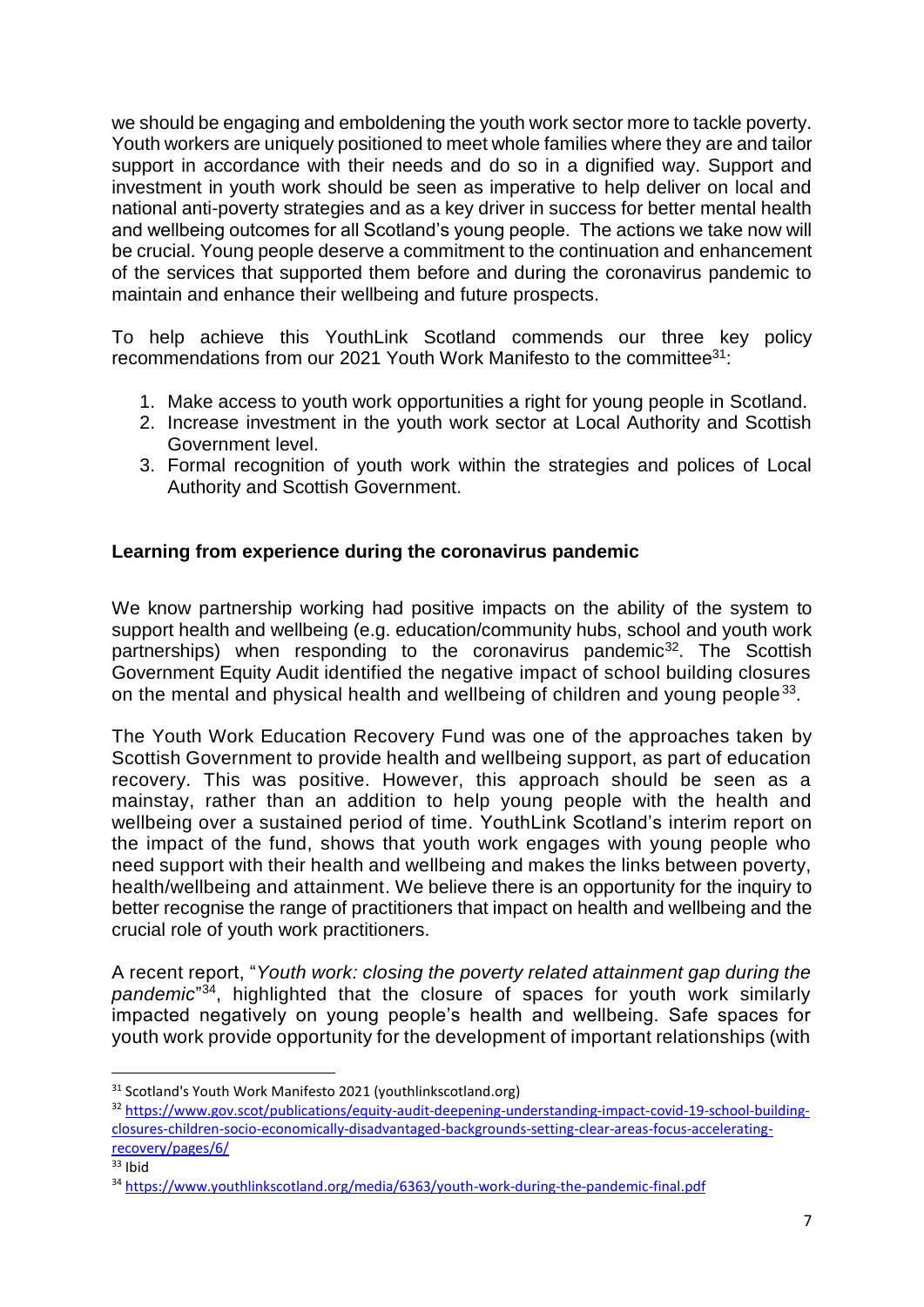peers and youth workers), social interaction and engagement with activities and support for health and wellbeing. When these spaces were reduced or removed, this impacted negatively on young people's wellbeing and their progress/development<sup>35</sup>.

A right to access youth work in the community/school is recognised as part of Curriculum for Excellence (CfE), National Improvement Framework (NIF) and Scottish Attainment Challenge (SAC). The Equity Audit also highlighted the positive physical health benefits of outdoor learning and learning in and around nature<sup>36</sup>. There is a crucial link between health and wellbeing and attainment, with 86% of young people improving their health and wellbeing as a result of participation in youth work<sup>37</sup>. Improvement in health and wellbeing is a key priority of NIF. Youth work must be considered as a key partner in the health and wellbeing journey because youth work practitioners can help deliver on these National improvement priorities<sup>38</sup>.

## **Summary**

Focus should be given to the positive role of youth work practitioners in the lives of children and young people and the capacity of staff teams to develop multidisciplinary and multisectoral responses to the coronavirus pandemic. Youth workers can ease anxieties of young people, reduce the stigma associated with talking about mental health and wellbeing. The youth work sector routinely identifies and targets support for those where the impacts of lockdown and restriction measures has been the most challenging. Investment in the youth work sector means investment in better health and wellbeing outcomes for young people in Scotland.

We ask that this is recognised by the inquiry and that commitment to the youth work sector's key role within this public policy area is supported by members of The Health, Social Care and Sport Committee.

## **ENDS**

For more about this policy response, please contact YouthLink Scotland's Policy and Research Manager, Kevin Kane - [kkane@youthlinkscotland.org](mailto:kkane@youthlinkscotland.org)

If you wish to know more about the youth work health and wellbeing network, please contact YouthLink Scotland's Events and Networks Manager, Sarah Robertson [srobertson@youthlinkscotland.org](mailto:srobertson@youthlinkscotland.org) 

## **EDITOR'S NOTES**

This policy response has been informed through YouthLink Scotland's lead role on the Youth Work Health and Wellbeing Network, the co-production of the National Youth Work Strategy (2021-2026), information gathered via key youth work networks, and

1

 $35$  Ibid

<sup>36</sup> <https://www.youthlinkscotland.org/media/5875/outdoor-learning-st4.pdf>

<sup>37</sup> <https://www.youthlinkscotland.org/media/5319/national-evaluation-publication.pdf>

<sup>38</sup> <https://www.gov.scot/publications/2021-national-improvement-framework-improvement-plan/pages/3/>